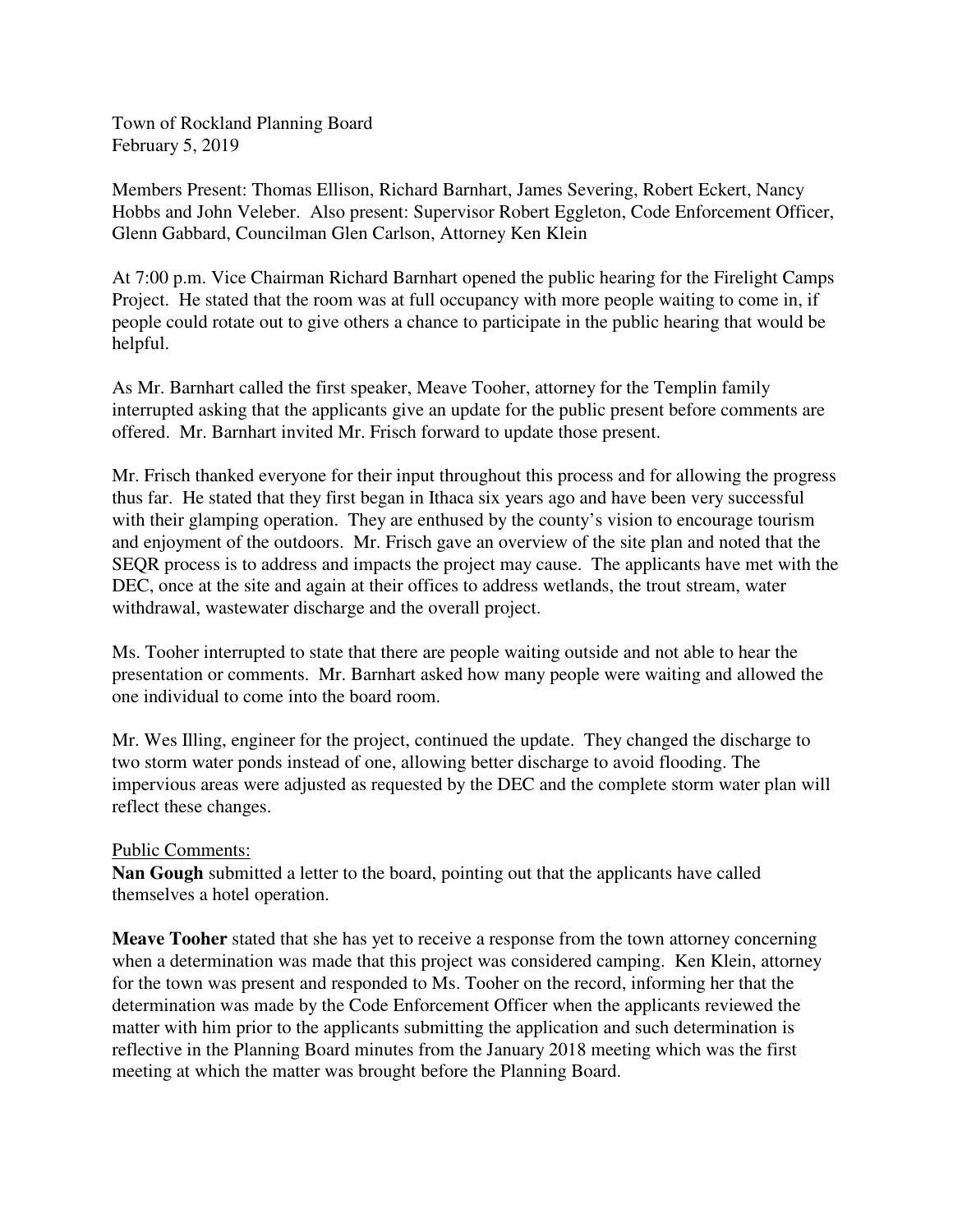Town of Rockland Planning Board February 5, 2019 Page 2

Ms. Tooher went on to state that this project has evolved substantially since their first submission and she feels that this will have a greater impact on the environment than first thought. Ms. Tooher submitted a document for the board's review outlining specific environmental impacts of this project with commentary from experts. She has yet to see any DEC reports outlining their findings. She stated that a bar was not allowed per town code in this zoning district nor large density development.

 Ms. Tooher encouraged the board to look at this project in depth, reviewing data before the project begins construction in order to assess the changes that will occur. Noise, odor and light all need to be addressed to protect the community character.

**John Templin** stated that his property adjoins the site in question and feels that these tents with bathrooms are similar to a hotel rooms and not camping.

**Evan Lavery** stated that he lives and owns a business in the Town of Rockland and hopes to see a project like this get approved. He has seen positive growth recently and would like to see this trend continue.

**Douglas Lee** owns property to the south and east of the project site. He believes that our natural resources should be embraced but does not see a lot of room for guests to explore these resources without trespassing onto another property. He is in favor of fencing. Mr. Lee also expressed his concerns about the stream impacts. The trout stream that crosses this site is a Class C stream and he'd like to see the water quality kept intact. At times the stream has been very low and injecting effluent discharge into the waters will kill the stream. He supports responsible development.

**Vito Racanelli** has concerns over water usage with every tent site having a bathroom. This is not a low impact project with 100 tents. What about the vehicle traffic coming and going? How will the tents be heated (spring and fall can be chilly)? Ha a bond been offered to cover the impacts if the business fails?

**Neil Greenberg** feels that this project will change the community character. We do need smart growth as outlined in the town codes and master plan.

**Sam Wright**, Catskill Mountain Keepers, suggests re-visiting the camping definition as substantial changes have been made to this project since it's first submission. Its complexity and size should trigger a positive declaration.

**Joe Templin** stated that he is an economic and ethics instructor and submitted information claiming ethics violations by the engineer for the project.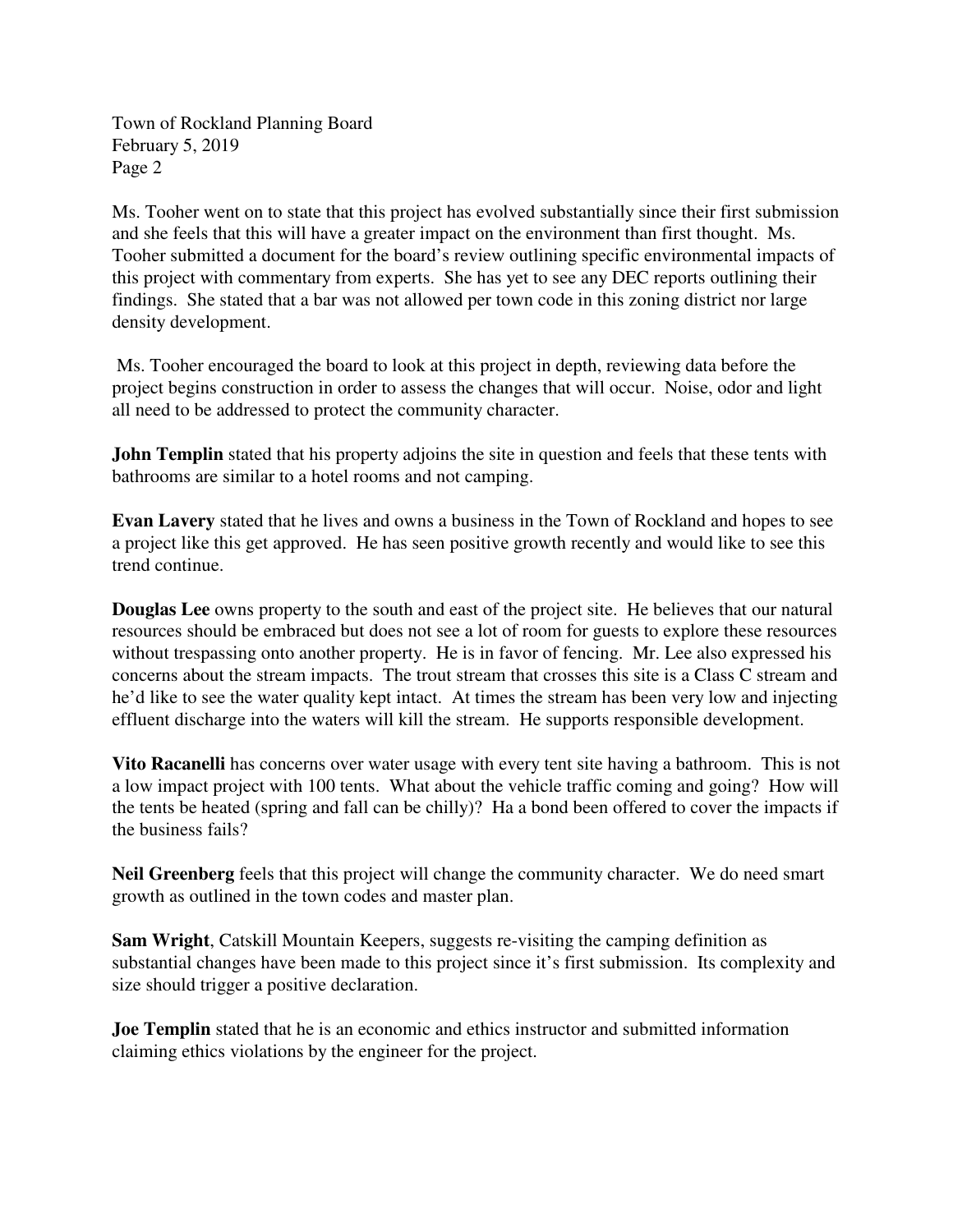Town of Rockland Planning Board February 5, 2019 Page 3

**Brian Faquet,** from Prohibition Distillery, stated that he supports economic development within the town.

**Cat Perry** asked what it is about Livingston Manor makes it attractive for this project. If the applicant loves the area like we do then take that into consideration with this project. We need assurances to protect our water and land.

**Tabitha** stated that she came from a small town similar to Livingston Manor and they resisted growth and they are struggling. This town needs good economic growth.

**Glenn Carlson** asked about emergency services accessibility to the tent sites - the applicants met with local representatives and they feel the access is sufficient.

**Bob Willis** has property bordering the site and currently has water problems, he's concerned about noise and light and that this project will devalue his property.

**Daimon Lord** stated that he knows the board has the interest of the town at heart and will do their best in this review. He feels the project is out of scale for the area.

**Nan Gough** presented the board with supporting documents concerning similar projects in New York. All the other sites have less tents per acre and feels this project is out of scale for Livingston Manor.

There being no other members of the public present wishing to comment Robert made a motion to recess the public hearing, Nancy seconded and carried 5/0.

Chairman Ellison opened the regular meeting of the Planning Board at 8:30 p.m. with the pledge to the flag. He welcomed John Veleber to the board and thanked Chris Andreola for his years of service. Mr. Ellison stated that he received a letter of resignation from board member Joy Wood and the Town Board will seek a replacement. Tom recused himself from the board.

Wes Illing, engineer for the Firelight project, updated the board on the progress of the project. The test well was pumped at 12 gpm and showed no signs of change in any of the neighboring wells being monitored. The well is 247' deep and when pumped hard a curve showed. They will test again at 7 gpm.

They met with the DEC and will complete the SWIPP, pump tests and final site plan. The DEC did not want the discharge going to the pond but through a pipe where it can be monitored. New technology takes care of the treatment process so much better than the older systems. Using UV to treat the effluent before discharging produces a much cleaner product.